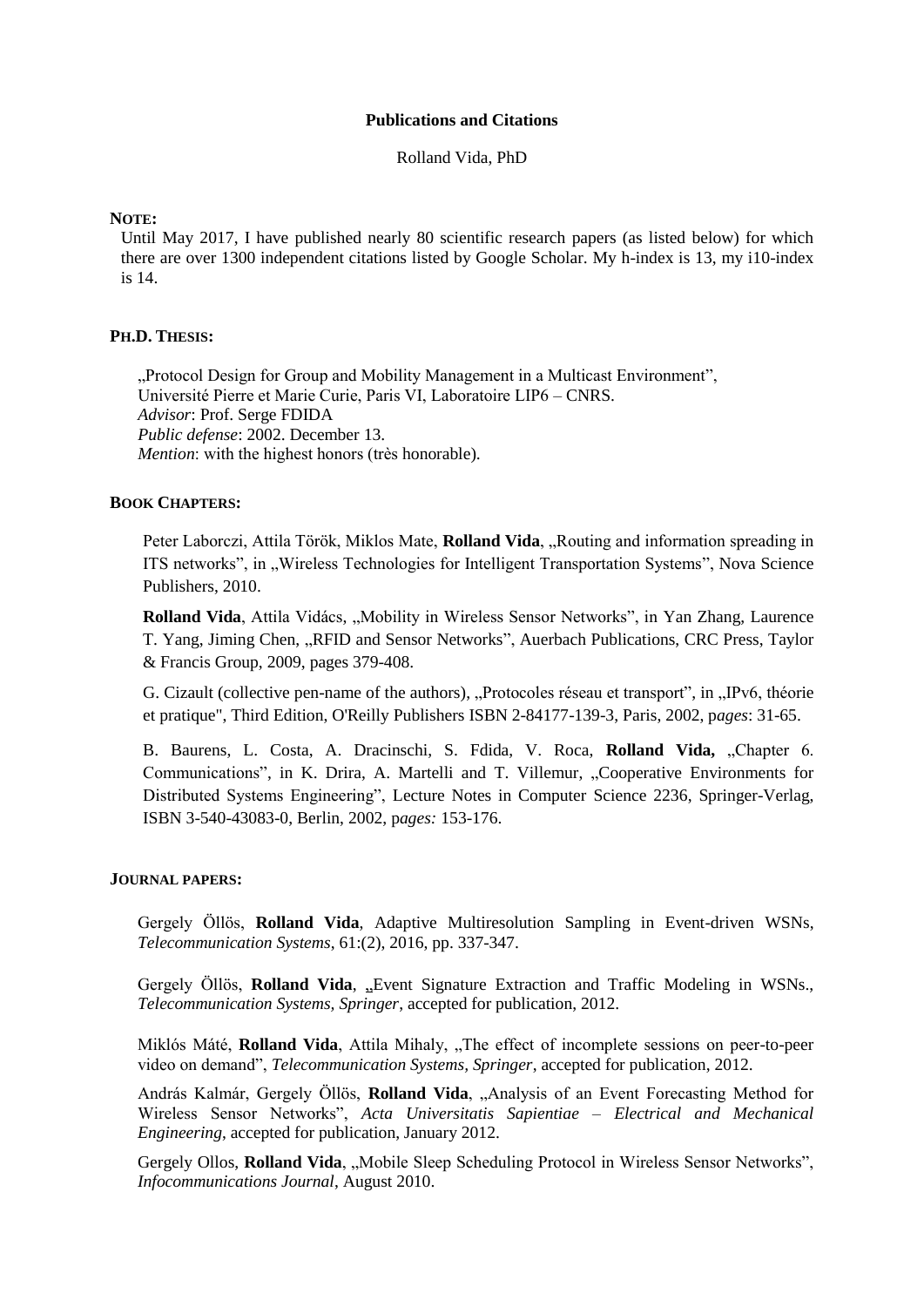Miklos Mate, Rolland Vida, "Reliable Gossiping in Inter Vehicle Communication", *Infocommunications Journal*, 2009/01.

Máté Miklós, **Vida Rolland**, "Forgalmi információk terjesztése korlátozott elárasztáson alapuló eljárással", Híradástechnika, vol. LXIII, 2008/09.

Máté Miklós, **Vida Rolland**, "Kommunikációs megoldások közlekedési információk terjesztésére járművek közötti hálózatokban", Híradástechnika, vol. LXIII, 2008/09.

Balázs Kovács, **Rolland Vida**, "Long-Range CAN: to Enhance the Performance of Content-Addressable Networks", *International Journal on Advances in Networks and Services, IARIA Journals*, vol. 1, no, 1, 2008.

Vida Rolland, Cinkler Tibor, "Hálózati helyzetkép", Híradástechnika, vol. LXIII, 2008/08.

Zoltán Vincze, Dorottya Vass, **Rolland Vida**, Attila Vidács, Andras Telcs, "Adaptive Sink Mobility in Event-driven Densely Deployed Wireless Sensor Networks", *Ad Hoc and Sensor Wireless Networks,* OCP Science, Vol. 3/2-3, 2007, ISSN 1551-9899, pp.255-284.

Cinkler Tibor, **Vida Rolland**, "Hálózati technológiák fejlődése", *Magyar Tudomány*, June 2007.

Balazs Kovacs, **Rolland Vida**: "Hierarchical, Multi-spanning Architecture for Managed Wireless Networks", accepted for publication (October 2006), *International Journal of Wireless and Mobile Computing (IJWMC), Special Issue on Issues and Challenges in Wireless Communications and Networks,* InderScience Publishers, ISSN 1741-1084.

**Rolland Vida**, Karoly Farkas, Dan Grigoras, Utz Roedig, Jorge sá Silva, Petia Todorova, Andreas Pitsillides, Vassos Vassiliou, Lars Wolf, "Mobile and Ambient Environments of the Future: Research Challenges for Wireless Ad-Hoc and Sensor Networks", *China Communications Journal*, vol. 3(3), June 2006, ISSN 1673-5447, pp. 99-106.

Vincze Zoltán, Vida Rolland, "Mobil szenzorok alkalmazása szenzorhálózatokban", *Híradástechnika*, vol. LXI(12), December 2006, HU ISSN 0018-2028, pp. 12-17.

Dorottya Vass, Zoltán Vincze, **Rolland Vida**, Attila Vidács, "Energy Efficiency in Wireless Sensor Networks Using Mobile Base Station", "*EUNICE 2005: Networks and Applications Towards a Ubiquitously Connected World*", IFIP International Federation for Information Processing Series, vol. 196, (C. Delgado Kloos, A. Marín, D. Larrabeiti (Eds.)), 2006, XIV, ISBN 0-387-30815-6.

Biczok Gergely, Egi Norbert, Fodor Peter, Kovacs Balazs, **Vida Rolland**, "Alternatív megoldások skálázható útválasztásra mobil környezetben", *Híradástechnika*, vol. LIX(9), September 2004, HU ISSN 0018-2028, pp. 26-31.

Gergely Biczók, Norbert Égi, Péter Fodor, Balázs Kovács, **Rolland Vida**: "Scalable Addressing and Routing in Large Scale Wireless Networks", *Production Systems and Information Engineering*, vol. 2 (2004), HU ISSN 1785-1270, pp. 143-158.

**Rolland Vida**, Luis Costa, and S. Fdida, ["Mobile Hop-by-Hop Multicast Routing",](http://www.sciencedirect.com/science?_ob=ArticleURL&_udi=B6VRG-4B5R9H7-1&_user=10&_handle=B-WA-A-A-AA-MsSAYVW-UUW-AUEVAEYUWC-AUEADDYYWC-CCBVCWCDU-AA-U&_fmt=summary&_coverDate=04%2F22%2F2004&_rdoc=5&_orig=browse&_srch=%23toc%236234%232004%23999559993%23485030!&_cdi=6234&view=c&_acct=C000050221&_version=1&_urlVersion=0&_userid=10&md5=b821b470490fcef6002673fcd03648b4) *Computer Networks*, Elsevier, vol. 44(6), April 2004, pp. 789-812. Impact factor (2007): 0.63.

Kovacs Balazs, **Vida Rolland**, ["A Zigbee technológia",](http://w3.tmit.bme.hu/~vida/cv/zigbee.pdf) *Hiradástechnika*, vol. LVIII(11), November 2003, HU ISSN 0018-2028, pp. 9-12.

#### **CONFERENCE PROCEEDINGS:**

Andras Kalmar, **Rolland Vida**, Markosz Maliosz, "CAEsAR: A Context-Aware Addressing and Routing Scheme for RPL Networks", in *IEEE International Conference on Communications (ICC)*, London, UK, 2015, pp. 635-641.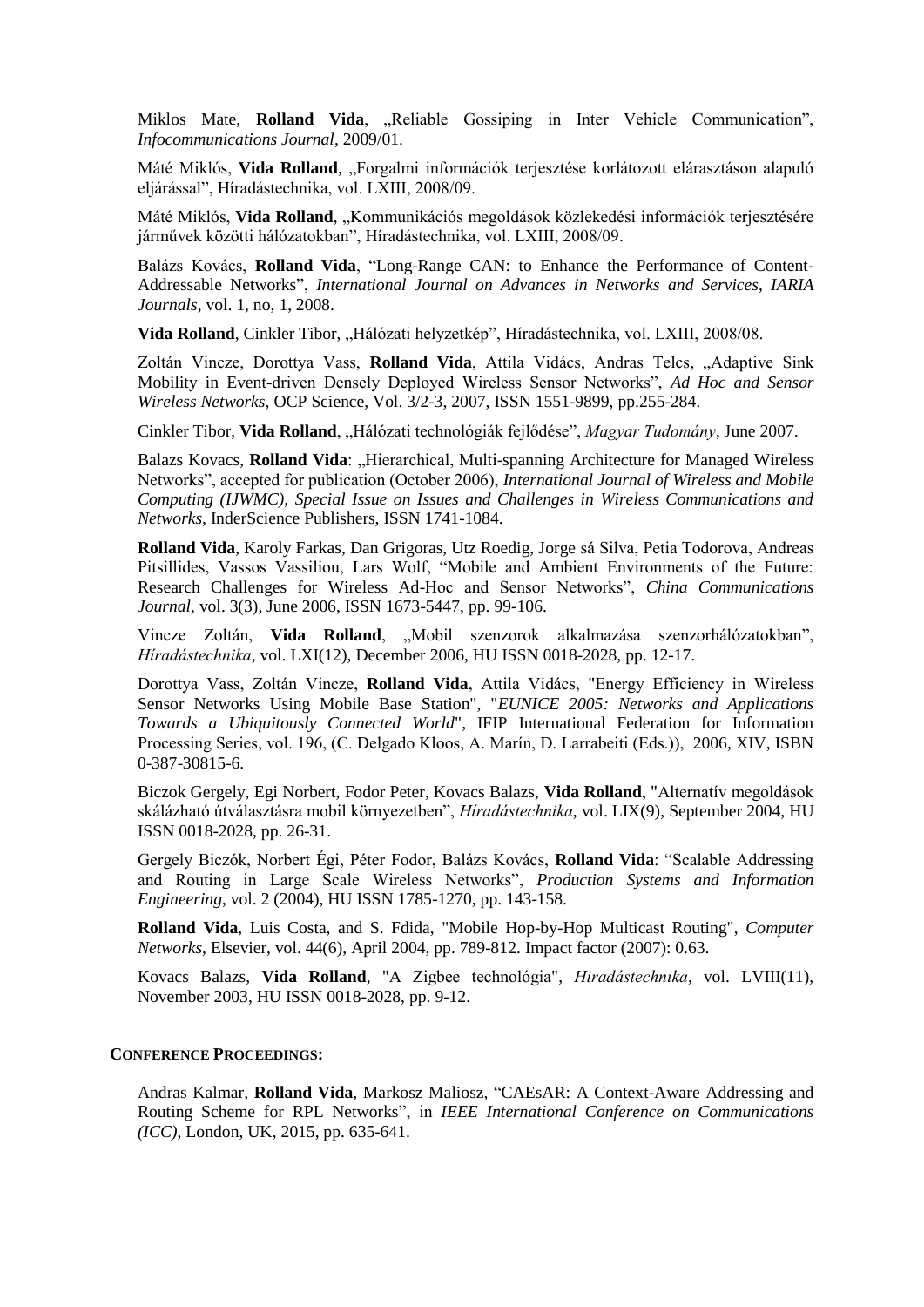Budai MC, Lengyel A, Vajda L, Vidacs A, **Vida R**, Simek M, Monitoring Health Status of Relatives - "The Smoke in the Chimney" Approach, in 38th International Conference on Telecommunications and Signal Processing: TSP 2015, Prague, pp. 601-606.

Máté Miklós, **Vida Rolland**, "Assessing the Efficiency of a P2P Video Client", ACTA UNIVERSITATIS SAPIENTIAE ELECTRICAL AND MECHANICAL ENGINEERING, 7: pp. 36-61. (2015).

G. Öllös, **R. Vida**, "Signature Extraction for Event Forecasting in Wireless Sensor Networks", in Proceedings of Networks 2012 – 15th International Telecommunication Networks Strategy and Planning Symposium, Rome, Italy, October 2012.

M. Máté, R. Vida, A. Császár, A. Mihály, "Offloading Video Servers: P2P and/or Caches?", in Proceedings of Networks 2012 – 15th International Telecommunication Networks Strategy and Planning Symposium, Rome, Italy, October 2012.

Csaba Simon, Felicián Németh, Ferenc Uzsák, Gábor Rétvári, Ferenc Ficsor, **Rolland Vida**, "Autonomic DHCPv6 Architecture", in Proc. of 3rd IEEE GLOBECOM Workshop on Management of Emerging Networks and Services: MENS 2011. Houston, USA, December 2011.

Gergely Öllös, **Rolland Vida**, "Sleep Scheduling Protocol for Mobile WSNs", in Proc. of the 73rd IEEE Vehicular Technology Conference VTC2011-Spring, Budapest, Hungary, May 2011.

Gergely Öllös, **Rolland Vida**, "Adaptive Event Forecasting in Wireless Sensor Networks", in Proc. of the 73rd IEEE Vehicular Technology Conference VTC2011-Spring, Budapest, Hungary, May 2011.

Gergely Öllös, **Rolland Vida**, "Competitive Signature Extraction in Event Forecasting WSNs", in Proc. of the 34th International Conference on Telecommunications and Signal Processing, TSP2011, Budapest, Hungary, August 2011.

Miklós Máté, **Rolland Vida**, Attila Mihály, "The effect of incomplete sessions on peer-assisted stored video streaming", in Proc. of the 34th International Conference on Telecommunications and Signal Processing, TSP2011, Budapest, Hungary, August 2011.

Miklós Máté, Rolland Vida, "Reliable gossiping in urban environments", in Proc. of the 72nd IEEE Vehicular Technology Conference VTC2010-Fall. Ottawa, Canada, September 2010.

Gergely Öllös, Rolland Vida, "Adaptive Regression Algorithm for Distributed Dynamic Clustering in Wireless Sensor Networks", in Proc. of IFIP Wireless Days, Paris, France, December 2009.

Gergely Öllös, Rolland Vida, "Adaptive Local Extrapolation in Event Driven Wireless Sensor Networks", in Proc. of BioSense 2009, Novi Sad, Serbia, October 2009.

Miklos Mate, Rolland Vida, "Probability-based Information Dissemination in Urban Environments", in Proceedings of the 14th EUNICE Open European Summer School, Brest, France, September 8-10, 2008.

Gabor Vincze, Zoltan Novak, Zoltan Pap, **Rolland Vida**, "RESERV: A Distributed, Load-Balanced Information System for Grid Applications", *GP2PC'08, 8th International Workshop on Global and Peer-to-Peer Computing*, May 19-22, 2008, Lyon, France.

Zoltan Vincze, **Rolland Vida**, Attila Vidács "On the Efficiency of Local Information-based Sink Deployment in Heterogeneous Environments", in *Proceedings of 2nd Int. Workshop on Performance Control in Wireless Sensor Networks (PWSN)*, Austin, Texas, October 2007.

Zoltan Vincze, **Rolland Vida**, "Deploying Multiple Sinks in Multi-hop Wireless Sensor Networks", in *Proceedings of ICPS 2007, IEEE International Conference on Pervasive Services, Istanbul*, Turkey, July 2007.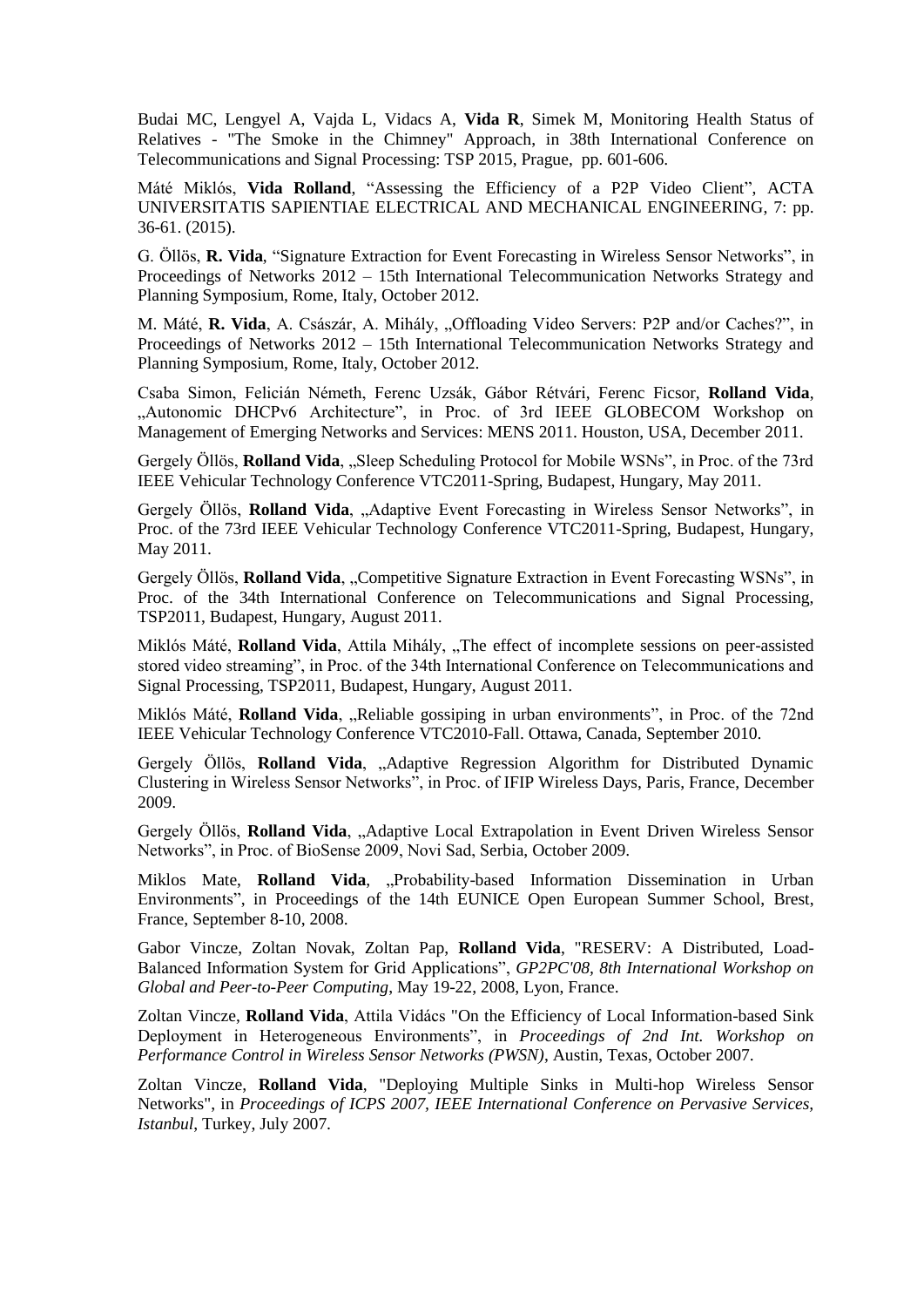Zsolt Kovacshazi, Rolland Vida, "Host Identity Specific Multicast", Third International *Conference on Networking and Services (ICNS 2007)*, Athens, Greece, June 2007. **(Best Paper Award)**

Balazs Kovacs, **Rolland Vida**, "An Adaptive Approach to Enhance the Performance of Content-Addressable Networks", *Third International Conference on Networking and Services (ICNS 2007)*, Athens, Greece, June 2007. **(Best Paper Award)**

Zoltan Novak, Gabor Vincze, Zoltan Pap, **Rolland Vida**, ["An Overlay Topology for Distributed](http://w3.tmit.bme.hu/~vida/cv/zsolna_sent.pdf)  [Resource Allocation",](http://w3.tmit.bme.hu/~vida/cv/zsolna_sent.pdf) in *Proceedings of Transom 2007, 7th European Conference Of Young Research and Science Workers in Transport and Telecommunications*, Zilina, Slovakia, June 2007.

Miklos Mate, **Rolland Vida**, ["Calculating the Coverage Area of an Ad Hoc Access Network",](http://w3.tmit.bme.hu/~vida/cv/mate_paper_short%20_2_.pdf) in *Proceedings of Transom 2007, 7th European Conference Of Young Research and Science Workers in Transport and Telecommunications*, Zilina, Slovakia, June 2007.

Attila Vidács, **Rolland Vida**, Zoltan Vincze. "Efficient Information Dissemination in Wireless Sensor Networks using Mobile Sinks", *in Proceedings of Information Systems Technology Panel Symposium (IST-062/RSY-016) on Dynamic Communications Management (NATO/PfP)*, Budapest, Hungary, October 2006.

Zoltan Vincze, Dorottya Vass, **Rolland Vida**, Attila Vidács, "Adaptive Sink Mobility in Eventdriven Clustered Single-hop Wireless Sensor Networks", in *Proceedings of the 6th International Network Conference (INC 2006)*, Plymouth, UK, July 2006, pp. 315-322.

Zoltan Vincze, Dorottya Vass, **Rolland Vida**, Attila Vidács, Andras Telcs, "Adaptive Sink Mobility in Event-driven Multi-hop Wireless Sensor Networks", in *Proceedings of the 1st International Conference on Integrated Internet Ad hoc and Sensor Networks (InterSense)*, Nice, France, ACM Press, ISBN 1-59593-427-8, May 2006 (**Best Paper Award**).

Zoltan Vincze, Kristof Fodor, **Rolland Vida**, Attila Vidács, "Electrostatic Modeling of Multiple Mobile Sinks in Wireless Sensor Networks", in *Proceedings of IFIP Networking Workshop on Performance Control in Wireless Sensor Networks*, Coimbra, Portugal, May 2006, pp. 30-37.

Balazs Kovacs, **Rolland Vida**, "Hierarchical, Multi-spanning Architecture for Managed Wireless Networks", in *Proceedings of IEEE International Workshop on Pervasive Computing and Ad Hoc Communications (IEEE PCAC 2006)*, Vienna, Austria, April 2006.

Attila Török, Lorant Vajda, Attila Vidács, **Rolland Vida**, "Techniques to Improve Scheduling Performance in IEEE 802.15.3 based Ad hoc Networks", in *Proceedings of IEEE Global Telecommunications Conference (IEEE GLOBECOM)*, vol. 6, Saint Louis, Missouri, USA, ISBN 0-7803-9414-3, November - December 2005, pp. 3523-3528.

Zoltan Vincze, Rolland Vida, "Multi-hop wireless sensor networks with mobile sink", in *Proceedings of the 2005 ACM Conference on Emerging Networking Experiments and Technologies (CoNext 2005)*, Toulouse, France, ACM Press, October 2005, pp. 302-303.

Gergely Biczók, **Rolland Vida**, "On Faster and Fair Lookup Operation in Content-Addressable Networks", in *Proceedings of the 2005 ACM Conference on Emerging Networking Experiments and Technologies (CoNext 2005)*, Toulouse, France, ACM Press, October 2005, pp. 226-227.

**Rolland Vida**, Attila Vidács, "A Survey on Energy Efficient Communication Schemes in Wireless Sensor Networks", *Kommunikáció 2005*, Budapest, Hungary, October 2005, pp. 391-399.

Dorottya Vass, Zoltán Vincze, **Rolland Vida**, Attila Vidács, "Energy Efficiency in Wireless Sensor Networks Using Mobile Base Station", in *Proceedings of EUNICE 2005, the 11th Open European Summer School and IFIP International Workshop on Networked Applications*, Colmenarejo, Spain, July 6-8. 2005.

Gergely Biczok, Norbert Egi, Peter Fodor, Balazs Kovacs, and **Rolland Vida**, "SCARF - A Scalable Addressing and Routing Architecture for Future Networks", in *Proceedings of the 2004*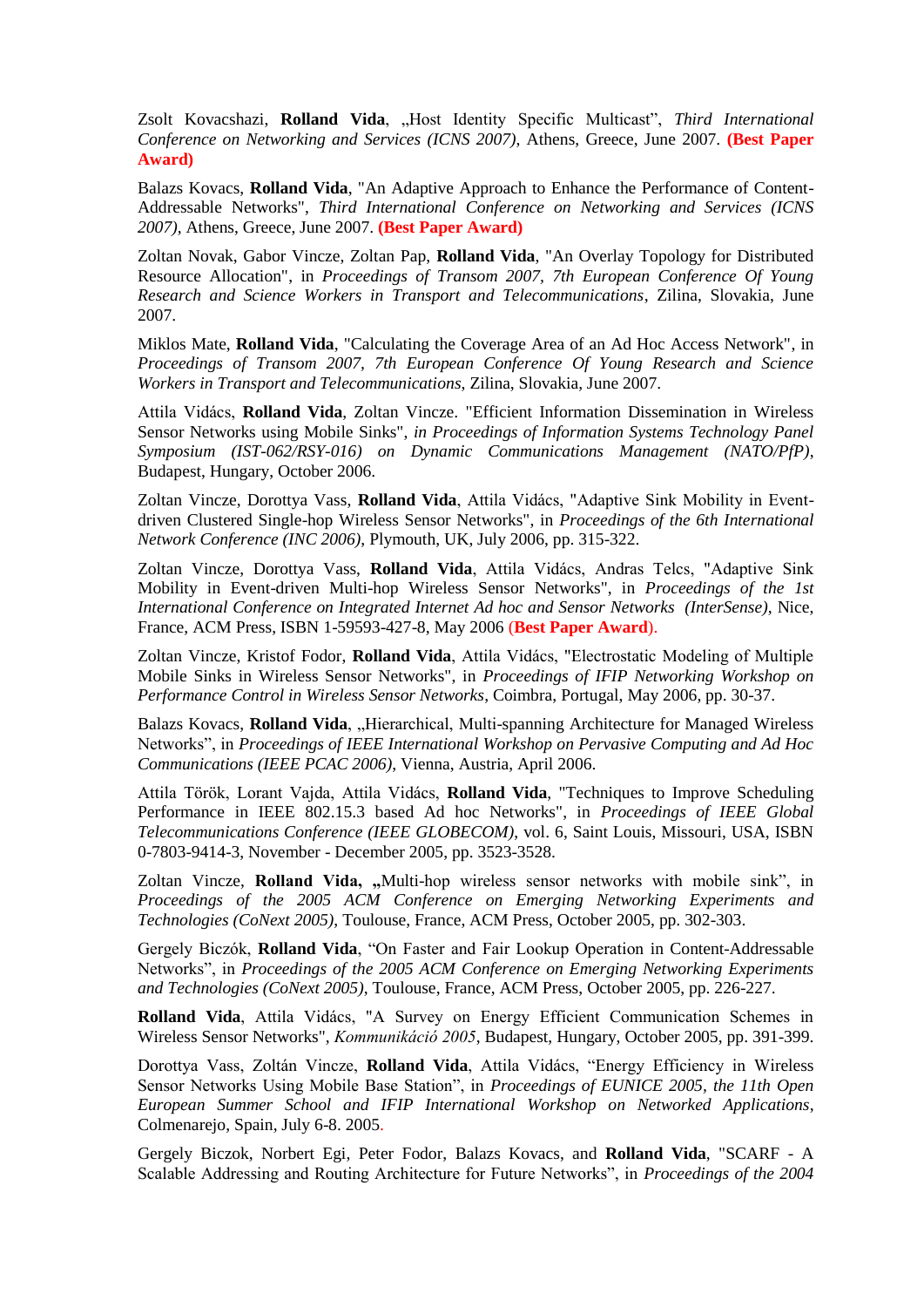*Polish-Czech-Hungarian Workshop on Circuit Theory, Signal Processing, and Telecommunication Networks*, Budapest, Hungary, September 2004.

Csaba Simon, **Rolland Vida**, Peter Kersch, Christophe Janneteau, and Gosta Leijonhufvud, ["Seamless IP Multicast Handovers in OverDRiVE",](http://w3.tmit.bme.hu/~vida/cv/mobilesummit_Simon_paper312.pdf) in *Proceedings of IST Mobile Summit*, Lyon, France, June 2004.

Christophe Janneteau, Thorsten Lohmar, Yu Tian, **Rolland Vida**, "Seamless Mobile Multicast", in Proc. of Hywin 2003, Int. Workshop on Hybrid Wireless Networks, Torino, Italy, 2003

**Rolland Vida**, Luis Costa, and Serge Fdida, "M-HBH - [Efficient Mobility Management in](http://w3.tmit.bme.hu/~vida/cv/vida_costa_fdida.pdf)  [Multicast",](http://w3.tmit.bme.hu/~vida/cv/vida_costa_fdida.pdf) in *Proceedings of WQoSM'2002, Workshop on Quality of Service and Mobility*, Angra dos Reis, Brazil, November 2002.

**Rolland Vida**, Luis Costa, and Serge Fdida, "M-HBH - [Efficient Mobility Management in](http://w3.tmit.bme.hu/~vida/cv/vida_costa_fdida.pdf)  [Multicast",](http://w3.tmit.bme.hu/~vida/cv/vida_costa_fdida.pdf) in *Proceedings of NGC'02, Fourth International Workshop on Networked Group Communication*, Boston, MA, USA, ACM Press, October 2002, ISBN 1-58113-619-6, pp. 105- 112.

**Rolland Vida**, Luis Costa, and Serge Fdida, ["Mobility and Multicast: Protocol](http://w3.tmit.bme.hu/~vida/cv/mob_mcast_iscis.pdf) Design and [Analysis",](http://w3.tmit.bme.hu/~vida/cv/mob_mcast_iscis.pdf) in *Proceedings of ISCIS XVII, Seventeenth International Symposium on Computer and Information Sciences, Special Session on New Issues in Networking*, Orlando, FL, USA, CRC Press, October 2002, ISBN 0-8493-1490-9, pp. 372-376.

Michel Diaz, Stéphane Owezarski, Roberto Canonico, Luis Costa, Serge Fdida, **Rolland Vida**, David Hutchison, Laurent Mathy, Andreas Meissner, and Lars Wolf, ["GCAP: A New Multimedia](http://w3.tmit.bme.hu/~vida/cv/proms01.pdf)  [Multicast Architecture for](http://w3.tmit.bme.hu/~vida/cv/proms01.pdf) QoS", in *Proceedings of PROMS 2001, 6th International Conference on Protocols for Multimedia Systems,* Enschede, The Netherlands, Lecture Notes in Computer Science 2213, Springer-Verlag, October 2001, ISBN 3-540-42708-2, pp. 103-115.

#### **INTERNATIONAL STANDARDS:**

**Rolland Vida** and Luis Costa, ["Multicast Listener Discovery Version 2 \(MLDv2\) for IPv6",](http://www.ietf.org/rfc/rfc3810) *Internet Engineering Task Force (IETF), RFC 3810*, June 2004. 62 pages.

## **TECHNICAL REPORT, PROJECT DELIVERABLE, PREPRINT:**

Carol Gine, Christophe Janneteau, Thorsten Lohmar, Paolo Casagranda, Pierrick Seite, Csaba Simon, Ralf Tönjes, Yu Ming Tian, **Rolland Vida**, Nadeem Akhtar, Thierry Levesque, Klaus Moessner, "Concepts for Mobile Multicast in Hybrid Networks", EU IST FP5 OverDRIVE project Public Deliverable, WP2/D09, 2003, pp. 1-125.

**Rolland Vida**, Luis Costa, Serge Fdida, Roberto Canonico, Laurent Mathy, David Hutchinson, "Specification of a Multicast Monomedia Protocol", EU FP5 Project IST-1999-10 504 GCAP, Global Communication Architecture and Protocols for new QoS services over IPv6 networks, Public Deliverable, 2001.

Vincent Roca, Luis Costa, **Rolland Vida**, Anca Dracinschi, and Fdida Serge, ["A Survey of](http://w3.tmit.bme.hu/~vida/cv/sota_mcast.pdf)  [Multicast Technologies",](http://w3.tmit.bme.hu/~vida/cv/sota_mcast.pdf) *Technical Report RP-LIP6-2000-09-05,* September 2000.

**Rolland Vida** and Adrian Sergiu Darabant: ["Current Technologies for QoS and Traffic Control",](http://w3.tmit.bme.hu/~vida/cv/current_qos.pdf) *Babes-Bolyai University, Faculty of Mathematics and Computer Science Research Seminars, Seminar on Computer Science, Preprint*, no. 2, 1998.

Adrian Sergiu Darabant and **Rolland Vida**: ["Improving Transaction Support for Dynamic](http://w3.tmit.bme.hu/~vida/cv/transaction.pdf)  [Information Retrieval Systems",](http://w3.tmit.bme.hu/~vida/cv/transaction.pdf) *Babes-Bolyai University, Faculty of Mathematics and Computer Science Research Seminars, Seminar on Computer Science, Preprint*, no. 2, 1998.